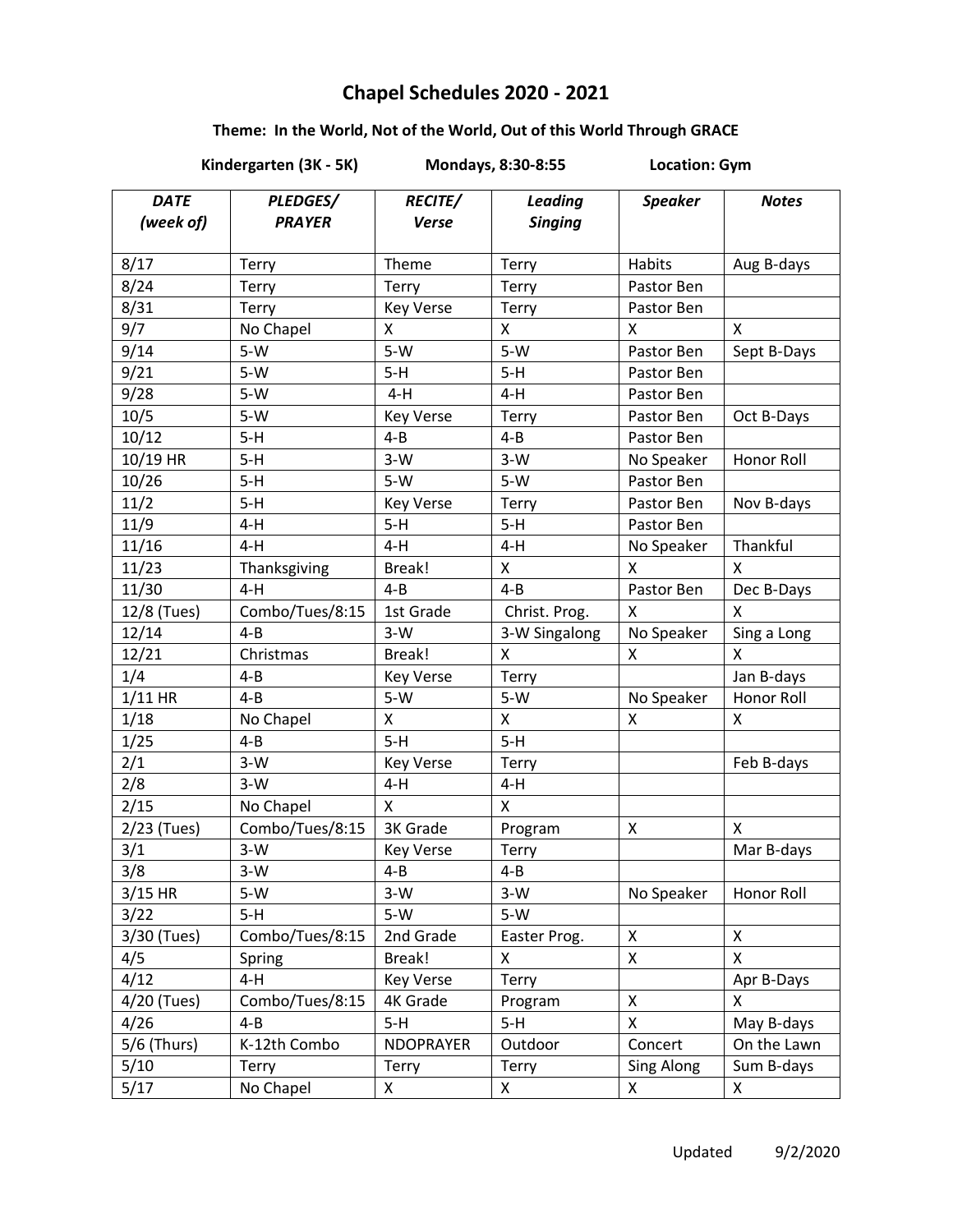| <b>Chapel Elementary (1st-5th)</b> | Tues 8:15-8:55 |
|------------------------------------|----------------|
|------------------------------------|----------------|

**Location: Gym** 

| <b>DATE</b>  | PLEDGES/       | <b>RECITE</b>     | <b>LEAD SINGING</b> | <b>Speaker</b>       | <b>Notes</b>       |
|--------------|----------------|-------------------|---------------------|----------------------|--------------------|
| (week of)    | <b>PRAYER</b>  |                   |                     |                      |                    |
| 8/18         | 5th            | Theme             | Terry               | No Speaker           | Aug B-days         |
| 8/25         | 5th            | 5th               | Terry               | Pastor Ben           |                    |
| 9/1          | 5th            | <b>Key Verse</b>  | 5th                 | Pastor Ben           | Sept B-days        |
| 9/8          | 5th            | 4th               | 4th                 | <b>Guest Speaker</b> |                    |
| 9/15         | 4th            | 3rd               | 3rd                 | Pastor Ben           |                    |
| 9/22         | 4th            | 2A                | 2A                  | Pastor Ben           |                    |
| 9/29         | 4th            | 2B                | 2B                  | Pastor Ben           |                    |
| 10/6         | 4th            | <b>Key Verse</b>  | Terry               | Pastor Ben           | Oct B-Days         |
| 10/13        | 3rd            | 1A                | 1A                  | Pastor Ben           |                    |
| 10/20 HR     | 3rd            | 1B                | 1B                  | No Speaker           | Honor Roll         |
| 10/27        | 3rd            | 5th               | 5th                 | Pastor Ben           |                    |
| 11/3         | 3rd            | <b>Key Verse</b>  | Terry               | Pastor Ben           | Nov B-days         |
| 11/10        | 2A             | 4th               | 4th                 | Pastor Ben           |                    |
| 11/17        | 2A             | 3rd               | 3rd                 | No Speaker           | Thankful           |
| 11/23        | Thanksgiving   | Break!            | X                   | X                    | $\pmb{\mathsf{X}}$ |
| 12/3 (Thurs) | Combo on Thurs | <b>Band</b>       | Concert             | Assembly in          | Gym                |
| 12/8 EL & K  | 2A             | 1st Grade         | Christ. Prog.       | No Speaker           | Dec B-days         |
| 12/15        | 2A             | 2A                | Sing a Long         | No Speaker           |                    |
| 12/21        | Christmas      | Break!            | X                   | X                    | X                  |
| 1/5          | 2B             | <b>Key Verse</b>  | Terry               |                      | Jan B-days         |
| $1/12$ HR    | 2B             | 2B                | 2B                  | No Speaker           | Honor Roll         |
| 1/19         | 2B             | 1A                | 1A                  |                      |                    |
| 1/26         | 2B             | 1B                | 1B                  |                      |                    |
| 2/2          | 1A             | <b>Key Verse</b>  | Terry               |                      | Feb B-days         |
| 2/9          | 1A             | 5th               | 5th                 |                      |                    |
| 2/16         | 1A             | 4th               | 4th                 |                      |                    |
| 2/23 EL & K  | 1A             | 3K Program        | 3K Program          |                      |                    |
| 3/2          | 1B             | <b>Key Verse</b>  | Terry               |                      | March B-days       |
| 3/9          | 1B             | 2A                | 2A                  |                      |                    |
| 3/16 HR      | 1B             | 2B                | 2B                  | No Speaker           | Honor Roll         |
| 3/23         | 1B             | 3rd & 4th         | Recital             | No Speaker           |                    |
| 3/30 EL & K  | 5th            | 2nd Grade         | Easter Prog.        | No Speaker           |                    |
| 4/5          | Spring         | Break!            | X                   | X                    | X                  |
| 4/13         | 5th            | <b>Key Verse</b>  | Terry               |                      | April B-days       |
| 4/20 EL & K  | 5th            | <b>4K Program</b> | <b>4K Program</b>   |                      | M & Summer         |
| 4/27         | No Chapel      | Standardized      | <b>Testing</b>      | X                    | X                  |
| 5/6 (Thurs)  | K-12 Combo     | NDOPrayer         | Outdoor             | Concert              | On the Lawn        |
| 5/13 (Thurs) | 1st-12th Combo | Band              | Concert             | Gym                  | Χ                  |
| 5/18         | No Chapel      | X                 | X                   | X                    | X                  |